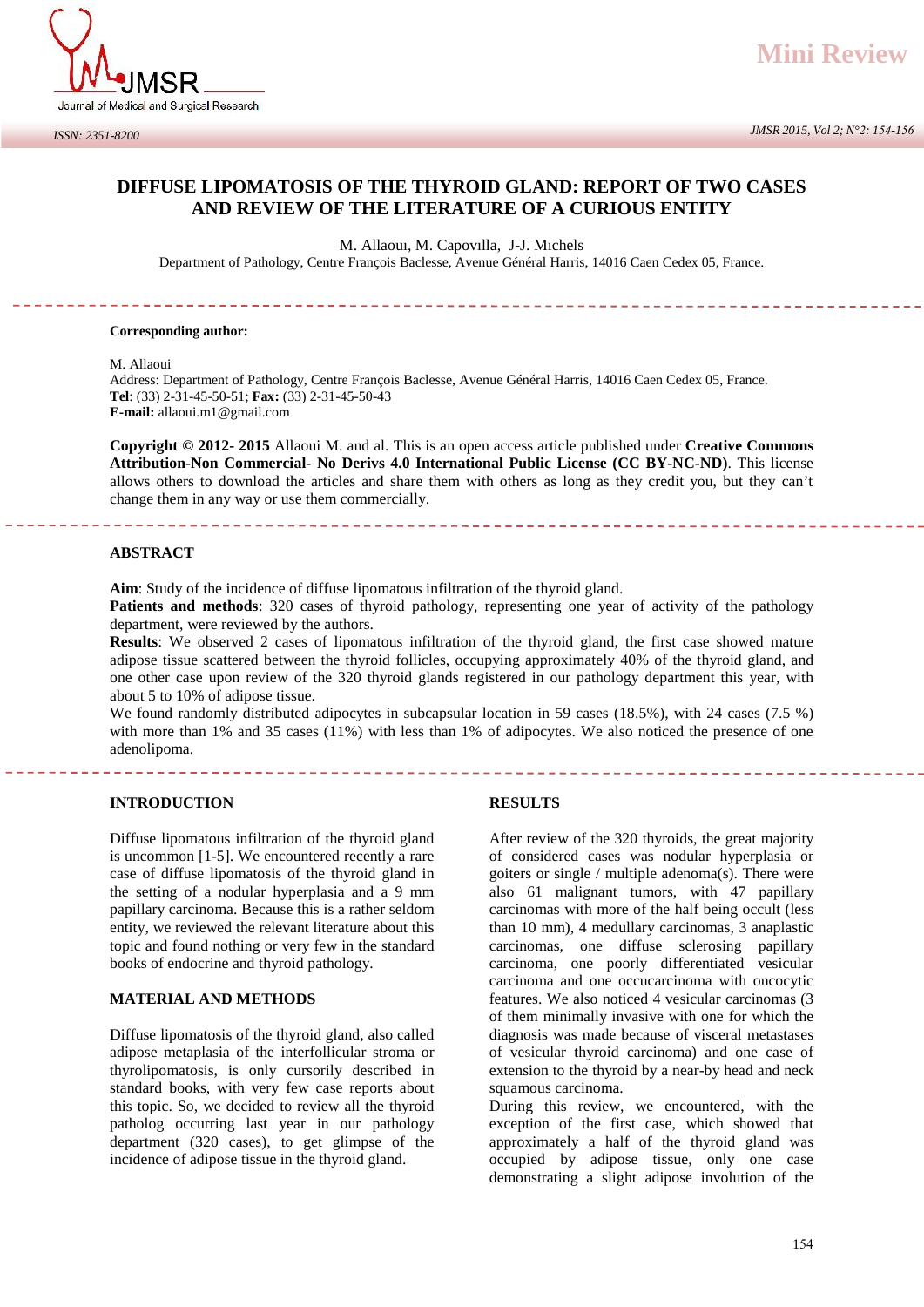

thyroid with about 5 to 10 % of adipocytes mingled with the thyroid follicles. We also found randomly distributed adipocytes in sub-capsular location in 59 cases (18.5%), with 24 cases (7.5 %) with more than 1% and 35 cases (11%) with less than 1% of adipocytes. We also noticed the presence of only one adenolipoma.

Of the 61 malignant tumors, only 4 (all are papillary carcinomas) showed adipose tissue in the thyroid.

## **DISCUSSION**

Intra-thyroid adipose tissue is rare in normal thyroid glands [1-6]. Standard books dedicated to endocrine / thyroid pathology very briefly address this topic. The most extensive citation was in a 22 years-old book (LiVolsiVA: Surgical pathology of the thyroid, vol.22 in the series Major Problems In Pathology: 331), "the presence of adipose tissue in the thyroid gland is unusual, and in most cases is found in a sub-capsular location; most authors attribute this finding to inclusion of mesenchymal fat and sometimes muscles during embryologic development. Much rarer are tumors, or at least mass lesions, containing fat and thyroid gland mixed together, sometimes surrounded by a fibrous capsule.

Our review of the 320 thyroid cases showed that, indeed, very few adipocytes are rather frequently found in sub-capsular position. They are rather difficult to identify, when they occur singly, because they are difficult to differentiate from artifacts/ resorption of the colloid, or empty vessels. Even when easily recognizable, they very often go unnoticed because attention is focused on the pathology of the thyroid [1, 2, 5]. As an example, in the first case which had a 9 mm papillary carcinoma, the adipose involution was only noticed on the opposite lobe with nodular hyperplasia, but the intensity of adipose involution was the same on both lobes.



Figure 1: Diffuse replacement of thyroid tissue by mature adipocytes with entrapped follicules containing colloid.

# **Mini Review**

 *JMSR 2015, Vol 2; N°2: 154-156*



Figure 2 : few preserved thyroid follicles in an extensively lipomatous area.

It is also very subjective to decide between some adipocytes in the thyroid parenchyma in sub capsular location, and an irregular outline of the thyroid gland, with adipocytes stemming from the adipose tissue of the mediastinum adhering to the thyroid.

As, in our review, we did not notice other types of inclusions like muscular or cartilaginous tissue (with the exception of parathyroid tissue which is frequently found), we do not share the opinion that they represent inclusion of mesenchymal fat and sometimes muscle during embryologic development [2, 7]. We did not notice any relationship between adipose involution and malignancy either, because with the exception of the first case (9 mm papillary carcinoma), there was a trend of fewer cases with adipocytes in the context of malignancy (6.5% vs. 18.5 %) compared to benign pathology.

Concerning the metaplastic or involutive nature of intra-parenchymal adipocytes, it is, in our opinion, difficult to have a definitive opinion; we prefer to consider it as involutive in comparison with the parathyroid glands which very often show adipose involution. Lipomatosis of the thyroid is, in our opinion, a misnomer. Our case, which was the only one with enough adipocytes to get noticed, showed no significant enlargement of the thyroid gland, and the adipose component was not macroscopically seen.

## **CONCLUSION**

Diffuse lipomatosis of thyroid gland (presence of adipocytes between follicles in significant number to be noticed, even at the midst of the thyroid gland) occurs rarely; in less than 1% of thyroid gland. But, finding few adipocytes on the superficial aspect of the thyroid gland is quite common. This phenomenon has no pathological or therapeutic implications.